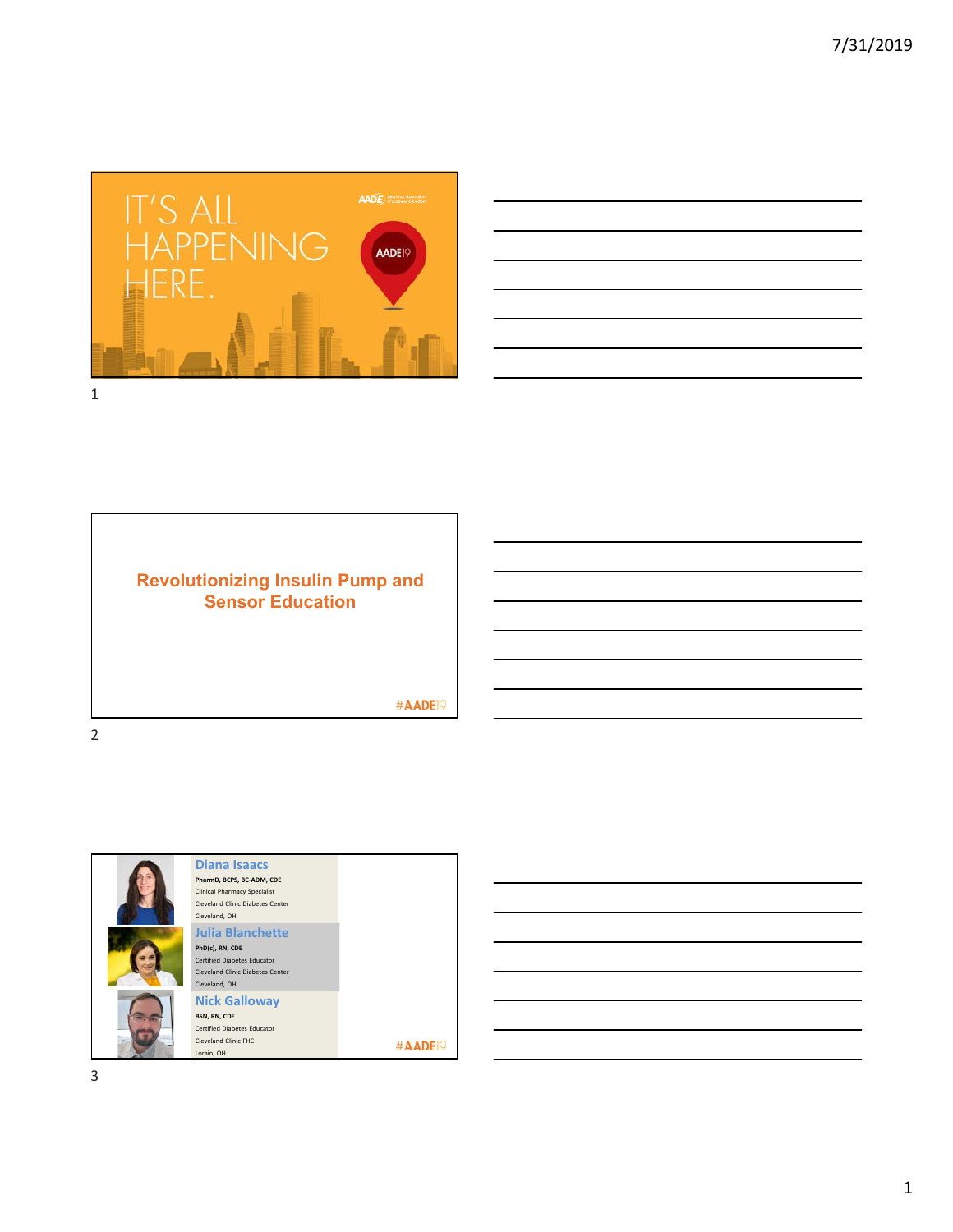## **Learning Objectives**

- 1. Describe the optimal process to prepare people with diabetes (PWD) for insulin pump and sensor therapy.
- 2. Discuss the benefits of peer support and shared appointments when utilizing newer diabetes technology.
- 3. Provide practical pearls for educating and supporting the PWD with newer technology.

#AADE<sup>19</sup>

4

# **Disclosure to Participants**

- Notice of Requirements For Successful Completion Please refer to learning goals and objectives
- Learners must attend the full activity and complete the evaluation in order to claim continuing education reddithours<br>- Confilict of Interests (COO) and Financial Relationship Disclosures:<br>- Presenter: Just Biarcenters,
- 
- 
- Off-Label Use:
- Participants will be notified by speakers to any product used for a purpose other than for which it was approved by the Food and Drug Administration.

#AADE<sup>19</sup>

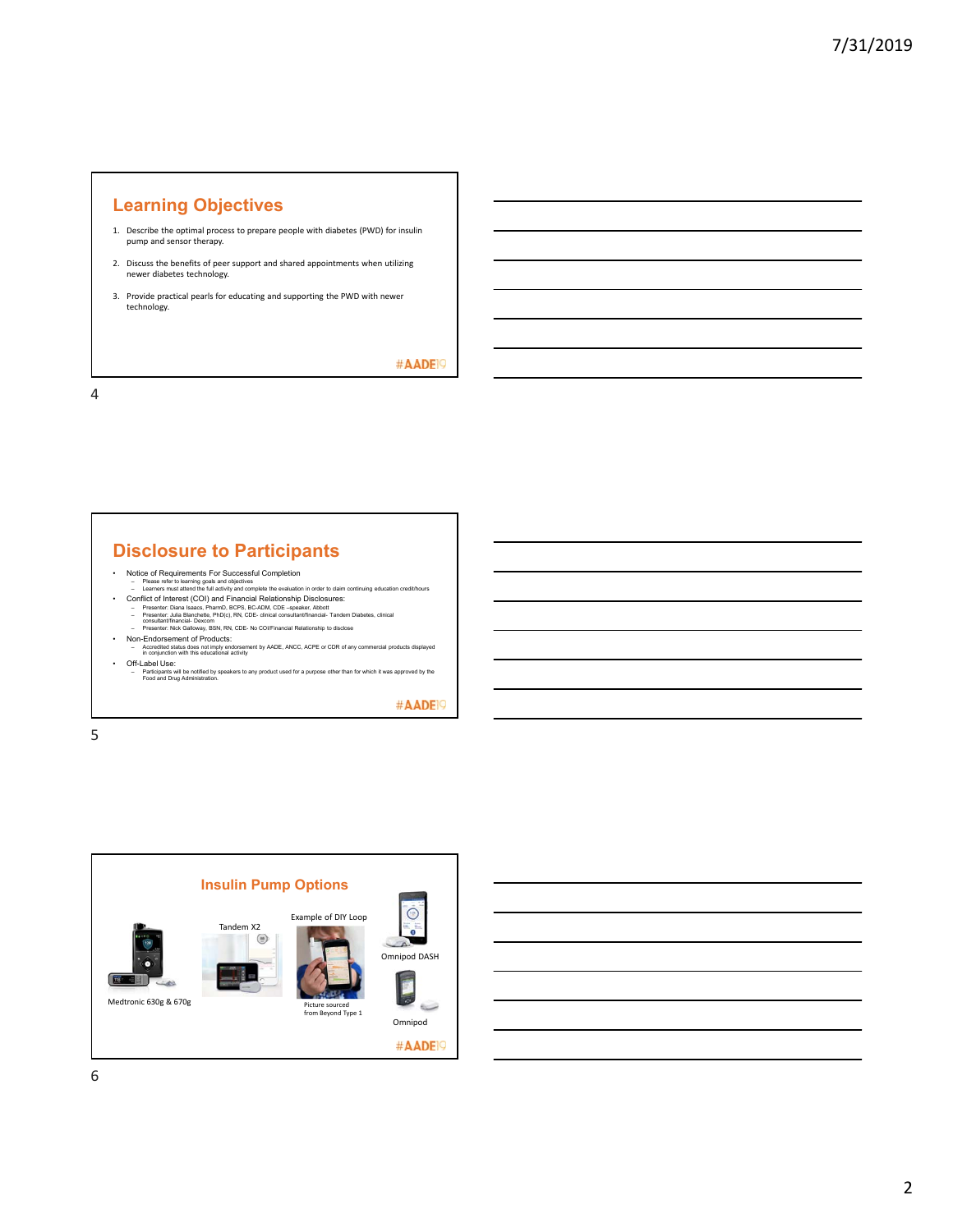





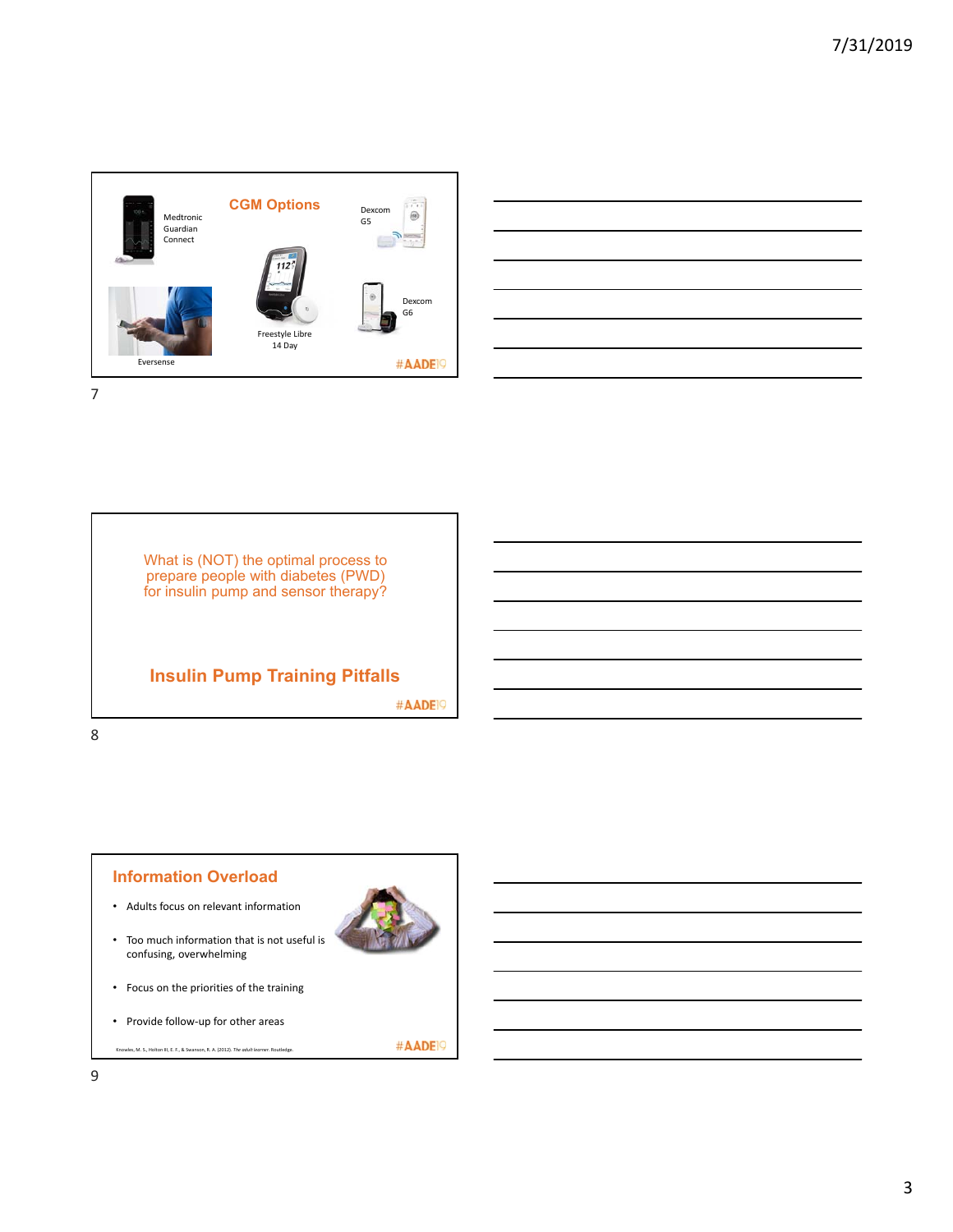



# **Realistic Expectations**

- "Set it and forget it"
- "It's an artificial pancreas"
- "You never have to do a fingerstick again"
- "It will prevent all your lows"
- "Your A1C will be guaranteed to be below 7%"

#AADE<sup>19</sup>

7

2

P

11

#### **Forgetting Key Educational Points**

- Prescription for insulin vials
- Adhesive
	- Skin sensitivities Options to help it stay on
	- Infusion set options
- Lag time
- When to remove or change
- Where to wear
- Understanding calibration limitations
- When to confirm with fingerstick
- Interfering substances (acetaminophen-some CGMs)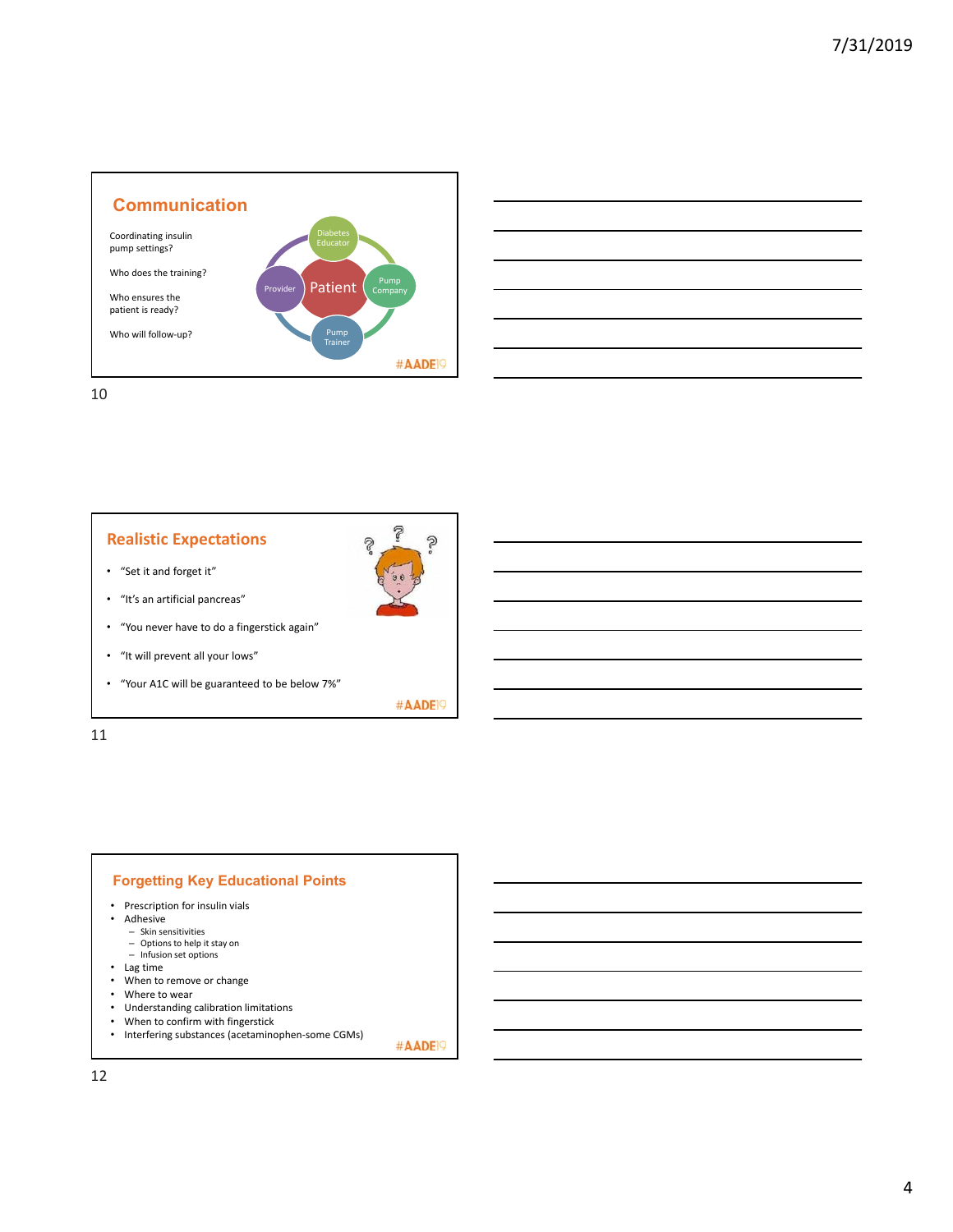



Shannon contacted Omnipod before telling her provider and received her order. She has an appointment with her CDE to start the pump.

- Before appointment, the CDE triaged her, wrote down her insulin requirements and instructed her on what to bring to the appointment.
- Shannon uses ~95 units of insulin a day • Was shocked to learn she has to change
- pods every 1.5‐2 days. • Shannon also doesn't understand how the pump calculates insulin.

#AADE<sup>19</sup>

14

#### **Education Needs Before**



- **Pump Upgrade** Nancy was so excited to find out that she was eligible to upgrade to the Omnipod DASH! She goes to her CDE for DASH training.
	- Nancy brought pods from an already opened box to training
	- Disappointed to learn that DASH is only compatible with the new pods (blue cannula tab) and not old pods (clear cannula tab)
	- Felt overwhelmed about using up old pods with old PDM
	- Needed help ordering new pods from her pharmacy (new process)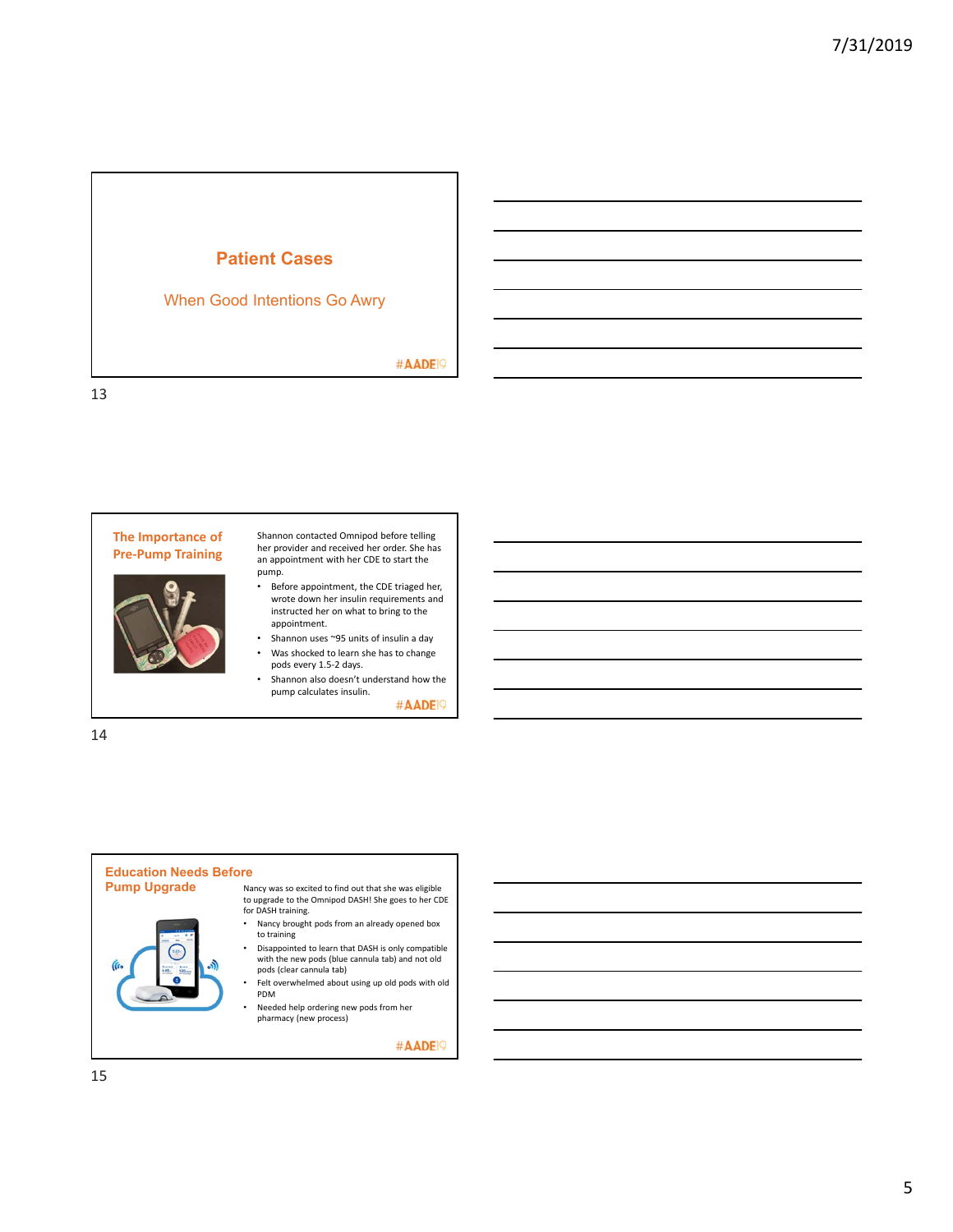#### **Caution With Transfering Pump Settings**



Jack upgraded from a Medtronic 530g to a 670g by an out of health‐system trainer. The doctor's orders said to transfer settings from the old pump. At follow‐up CDE visit:

- On previous pump, Jack only gave manual boluses
- Carb ratio is outdated
- Jack stays high after eating and cant stay in auto mode

#AADE<sup>19</sup>

#AADE<sup>19</sup>

16



- Nick's 6‐Month Endocrinologist Visit:
- First 3 months: Automode 72% of the time
- Last 3 months: Automode 0% of the time
- Reports automode asks for too many calibrations and he is kicked out frequently from reaching max basal
- Feels the system is disruptive, causing lack of sleep and frustration

#### **Could this have been prevented?**

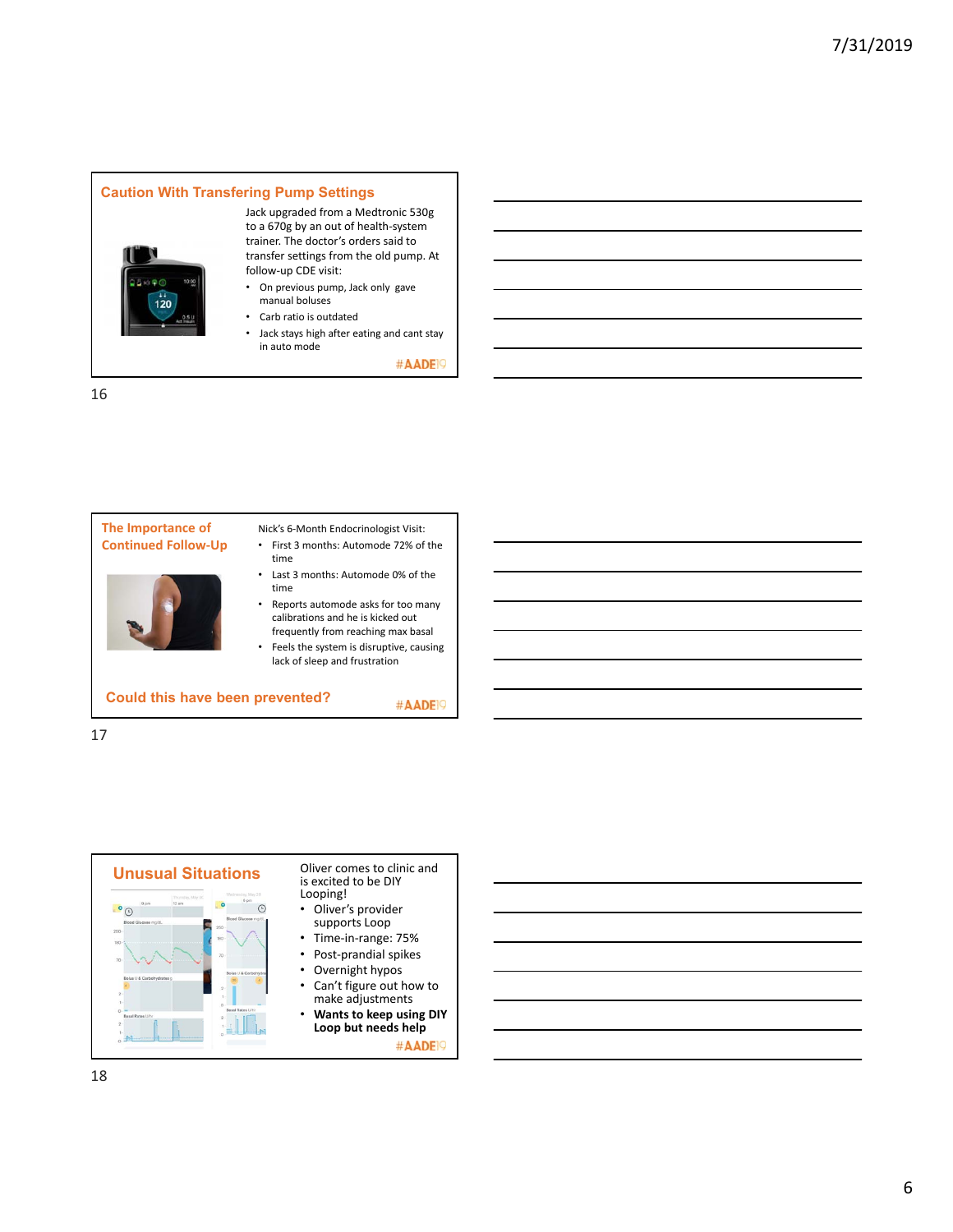#### **Ongoing Support Needed to Reduce Frustrations**



Sandy is so excited about her Tandem X2 with basal IQ! But… at her two week follow‐up CDE visit:

- Still having some lows
- Goes low every time she changes out the infusion set
- Infusion set keeps kinking
- Kids pull at it

19

# **What to Carry?**

- Lisa was excited to get a Freestyle Libre and not have to poke her fingers
- She has an Android phone which she later learned is not compatible
- She has already misplaced 2 of the readers
- She bought the wrong test strips and doesn't want to also carry her meter



#AADE<sup>19</sup>

20

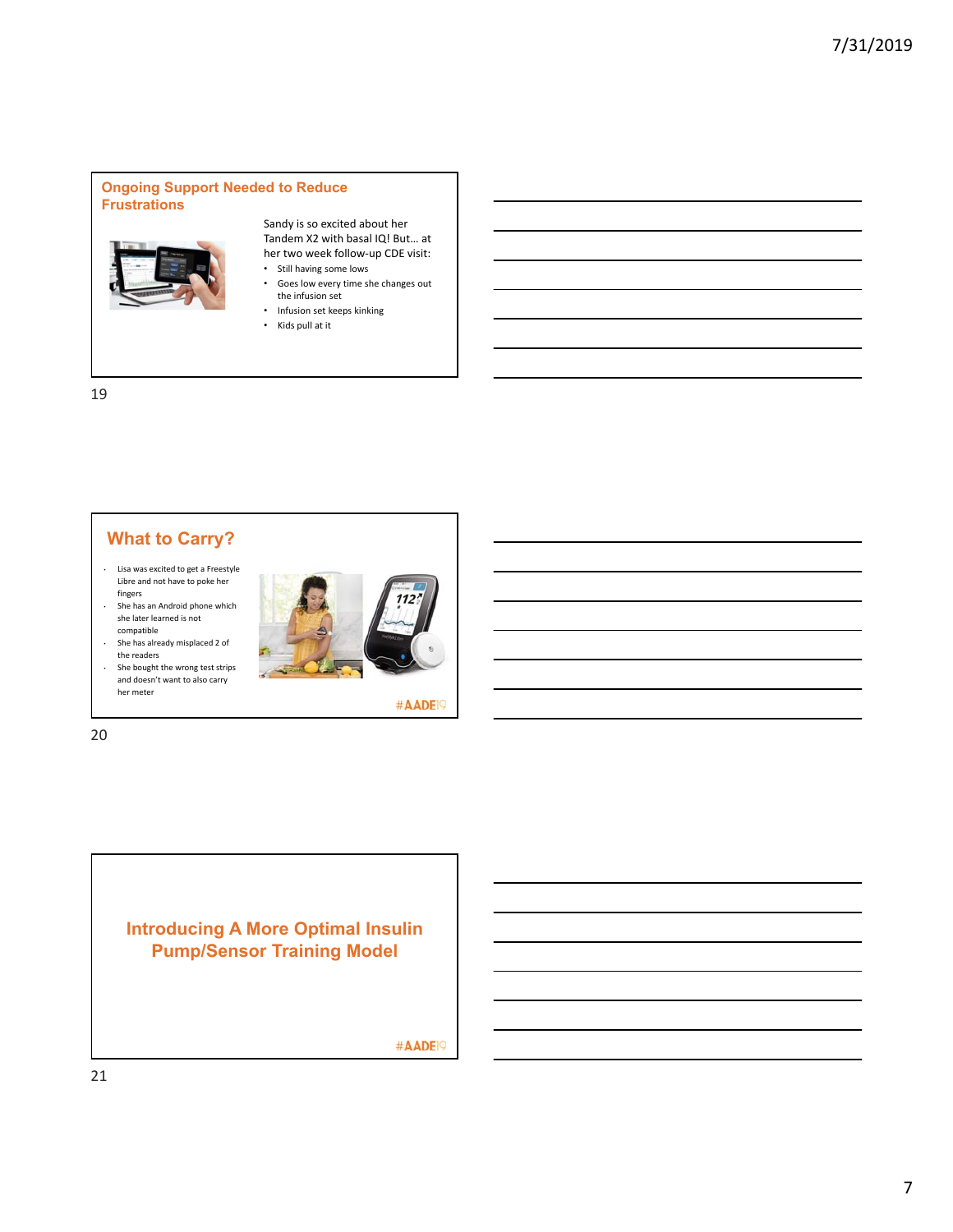

#### **Preparing the Program**

- Meet with insulin pump reps for resources/education/interpreting reports
- Educators demo all insulin pumps and CG
- Educators become certified trainers • Set up contracts for reimbursement
- Train your patients
- Utilize in‐person, virtual visits and technology for follow‐up and insulin pump adjustments

#AADE<sup>19</sup>

23

#### **Pre-Pump Class**

- Free class to learn about different CGM and insulin pump options – Unbiased device review
- Basics of insulin pumps:
	- Basal vs. bolus
	- Sensitivity
	- Carbohydrate ratio
	- Assess carbohydrate counting skills and readiness for the insulin pump
- Next step: Individual DSME or dietitian
- Trial a CGM
	- Also helps with insulin adjustments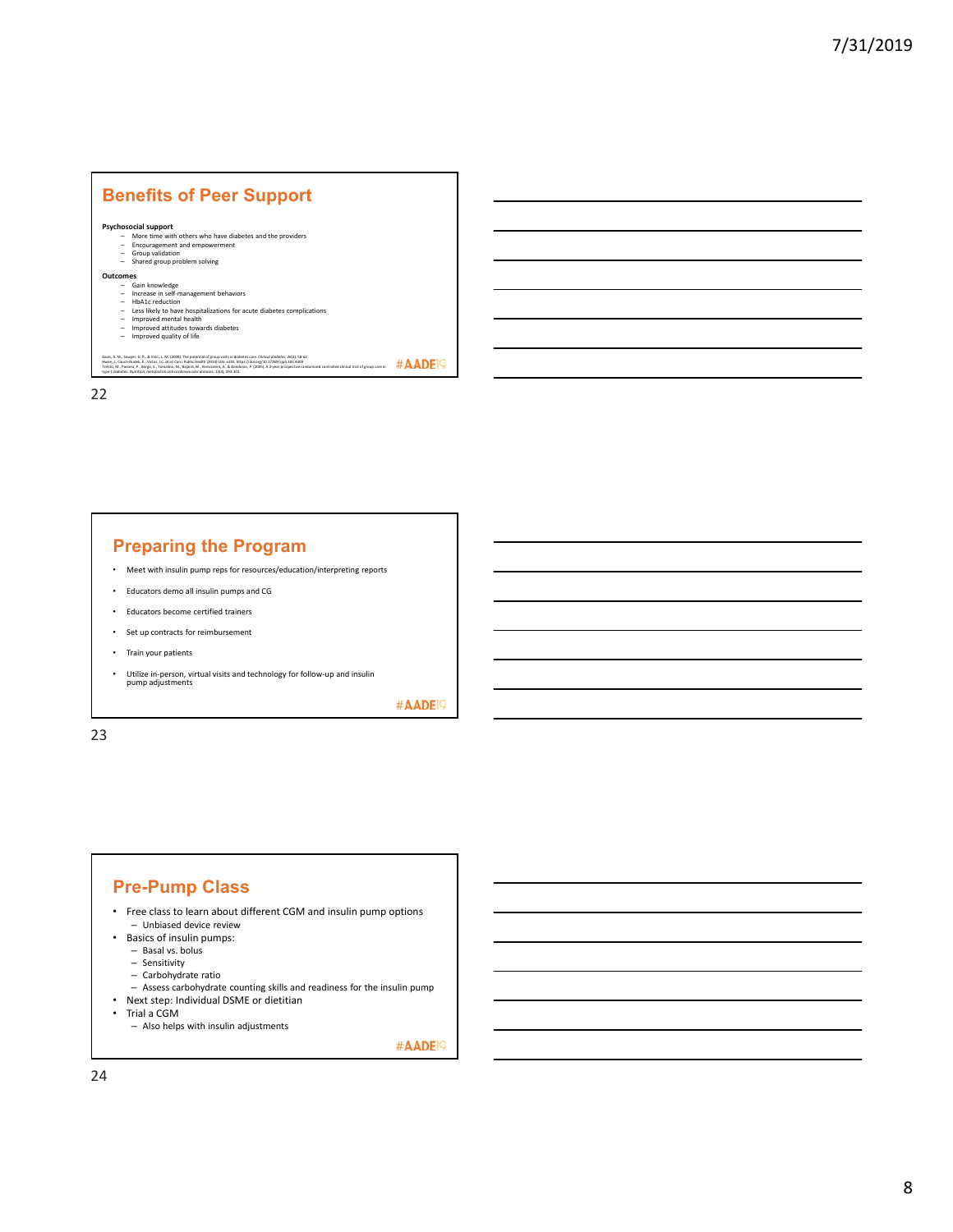# Introducing the CGM Shared Medical Appointment Experience

#AADE<sup>19</sup>

25



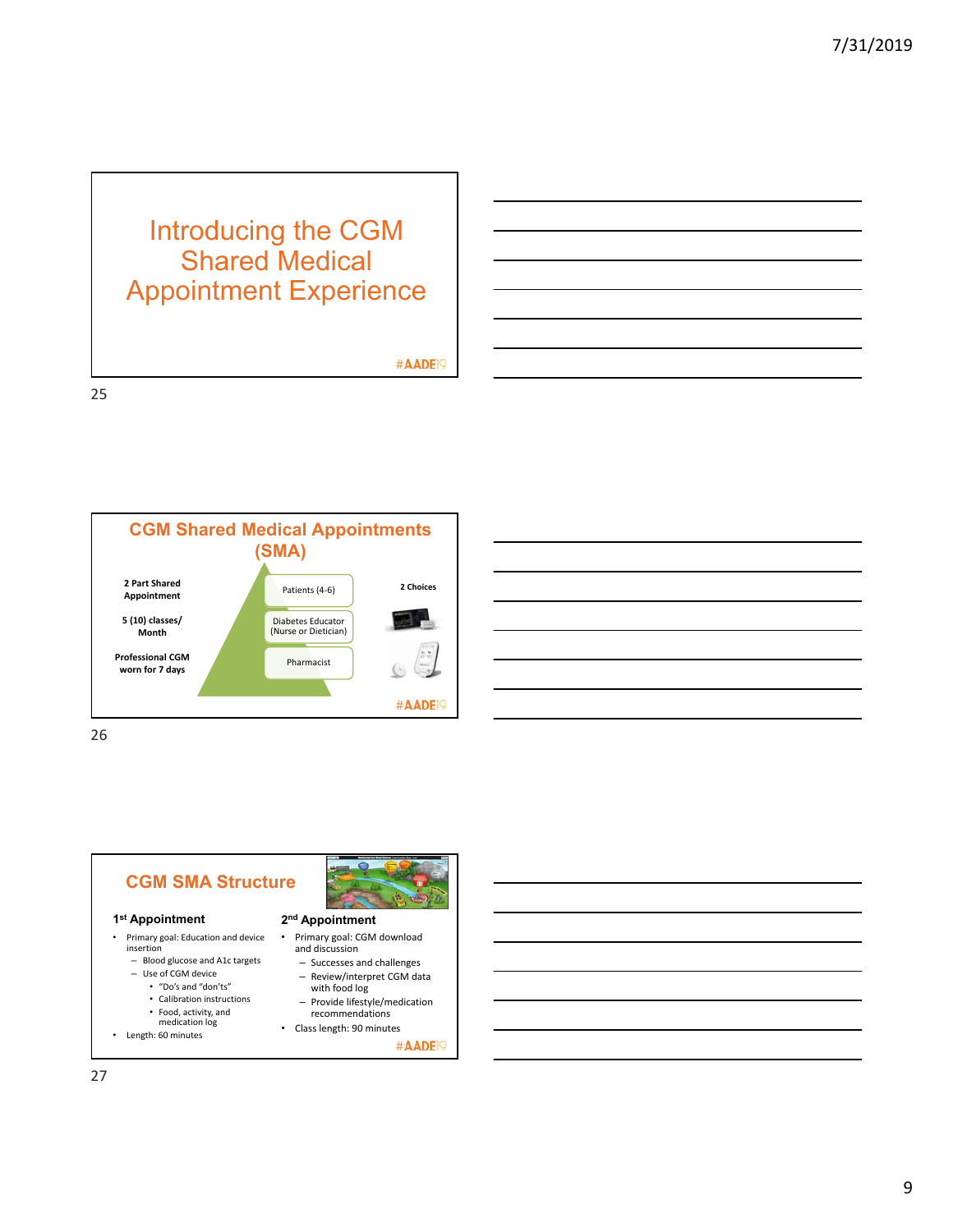# **Education Tools**



- Conversation maps • CGM spaghetti graphs
- Taking pictures of meals during the week
- Food models‐creating healthy meals and snacks ideas
- Sick day supply kit
- Recipe binders



28



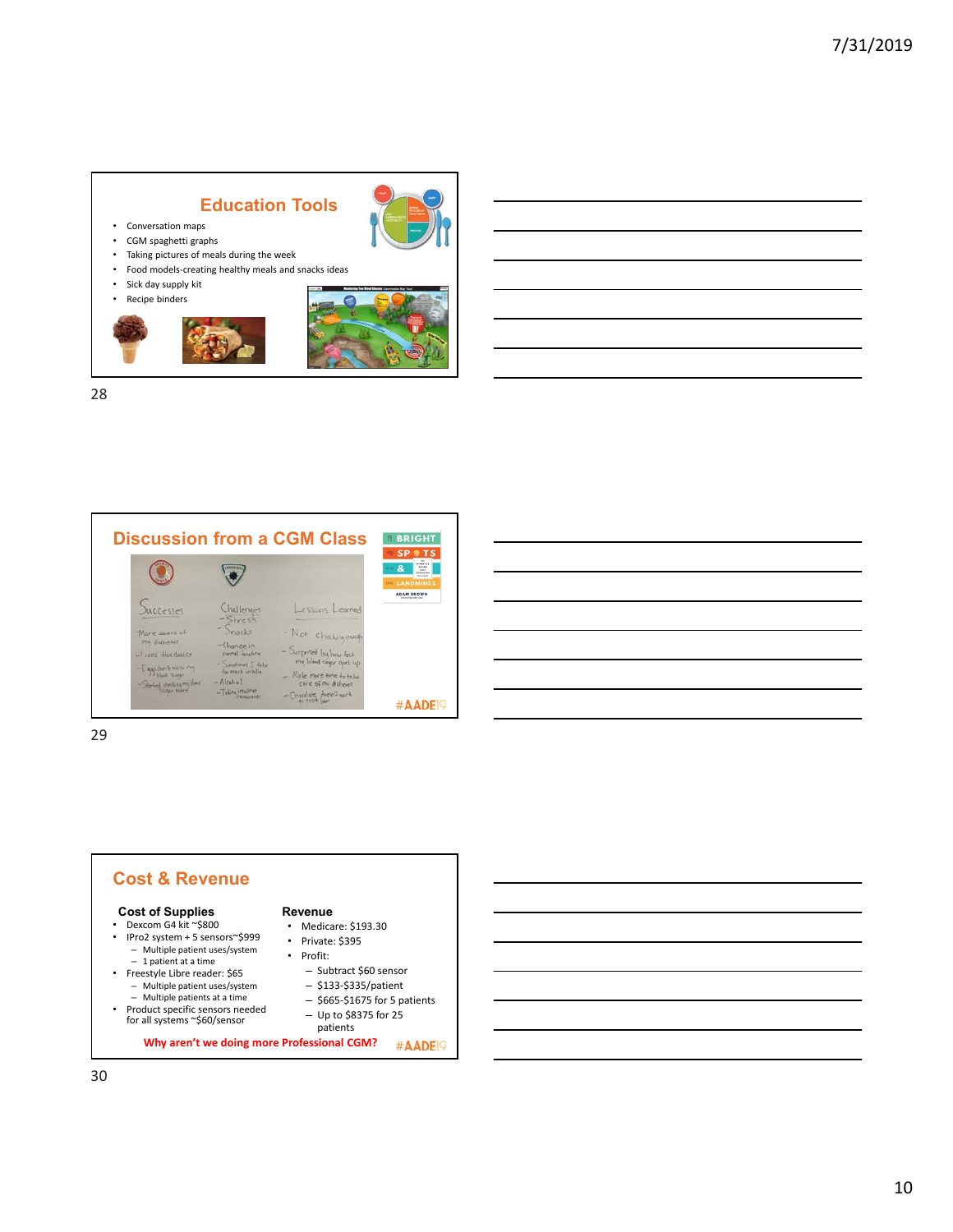# **Professional**  $\rightarrow$  **Personal CGM**

- Determine insurance eligibility
- Ex. Medicare: MDI, checking BG 4x daily
- Pharmacy vs. DME benefits vs procedure (Eversense)
- Chart provided to patients comparing the 4 personal CGM options
- Brochures provided to patients with rep contact information
- On the shelf CGM free trials
- Personal CGM interpretation shared appointment

#AADE<sup>19</sup>

31

#### **Insulin Pump Group Trainings**

- Groups up to 4 starting the same insulin pump
- Optimal with at least 2 facilitators
- Peer support
- Time efficient
- Tip: Careful when pairing devices with multiple patients
- Protocol for insulin pump adjustments after training by diabetes educators

#AADE<sup>19</sup>

32

# **Pump it Up Class**

- Free class for insulin pump follow‐up
- 1 hour class offered weekly
	- 15 minute topic
	- Open for questions
	- Insulin pumps downloaded
	- Pump adjustments made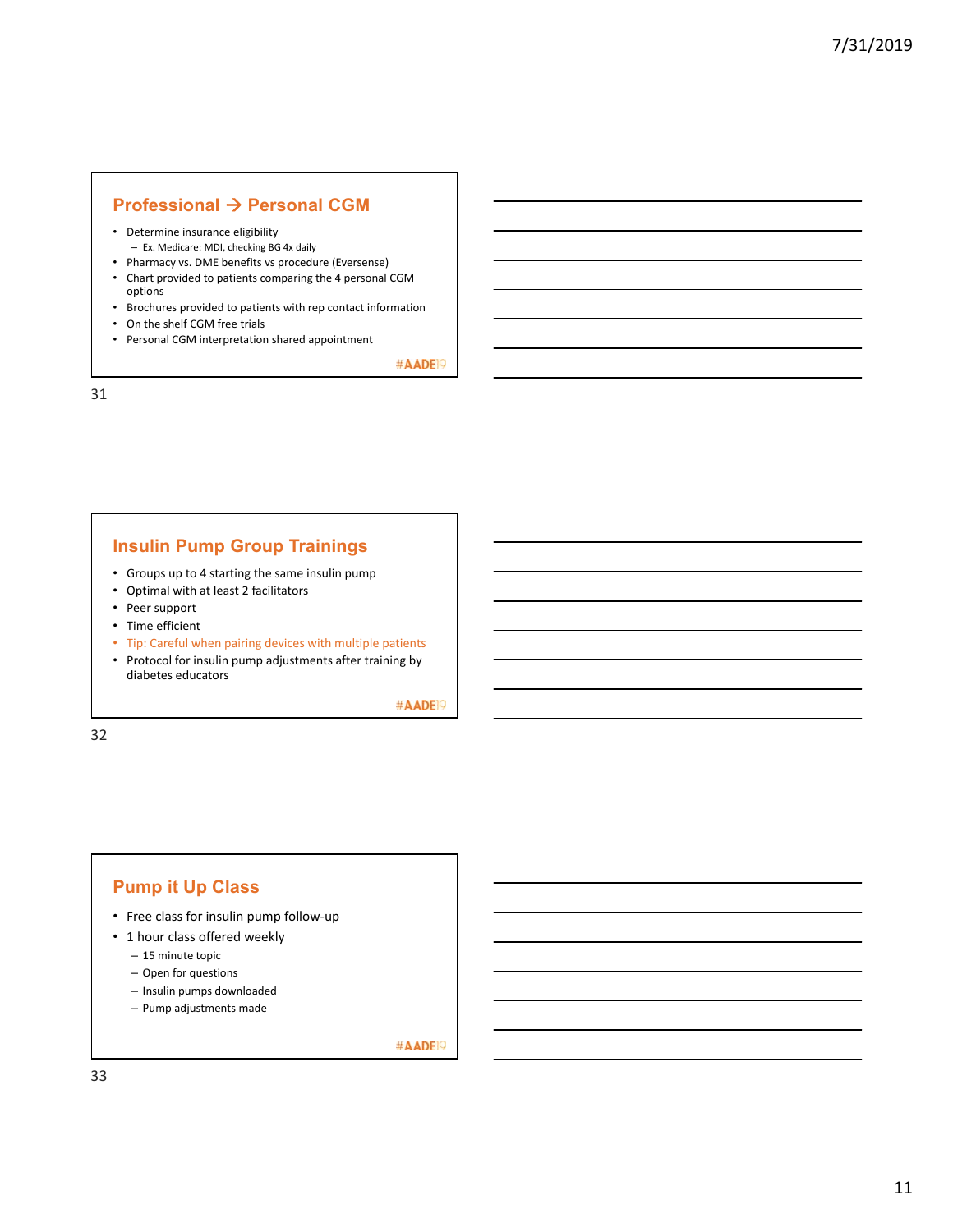

# **Case Study: Max**

- 
- Max is a 27yoM with type 1 DM x 2 years. A1c=8.4% • Meds: Insulin glargine 24 units daily, insulin aspart 1 unit for 15g CHO
- He is interested in learning more about technology
- He attends pre-pump class
- He wants a hybrid closed loop system, but isn't confident with his carbohydrate counting skills
- He meets every 2 weeks with the diabetes educator
- During this time, he attends the CGM SMA
- After 2 months, Max is ready
- The diabetes educator helps Max contact the insulin pump company and discusses with Max's endocrinologist

#AADE<sup>19</sup>

35

# **Case Study: Max (Continued)**

- The diabetes educator sees Max in the online portal and schedules his training once his supplies are shipped
- Insulin pump settings are created and sent to endocrinologist for approval
- Insulin vials ordered
- 
- Max comes to a group training  $-$  Insulin pump (1<sup>st</sup> visit)
	- $-$  CGM (2<sup>nd</sup> visit)
	- Auto mode (3rd visit)
- 
- Training documents submitted for reimbursements #AADEI9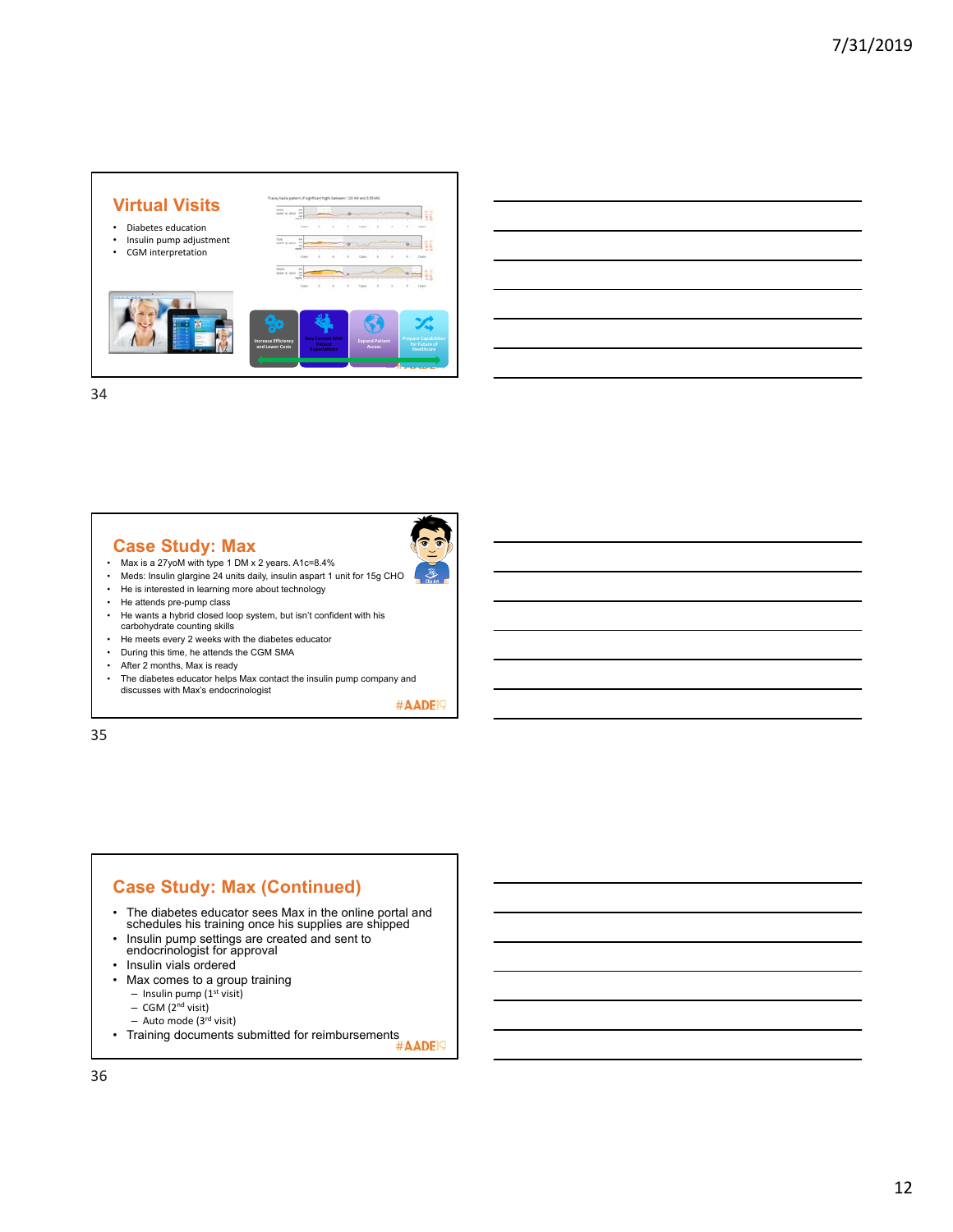# **Case Study: Max (Follow-Up)**

- Weekly "Pump it Up" for ongoing education and troubleshooting for 1 month post auto mode
- Next endocrinologist appointment, Max's A1C=6.7% and he raves about his diabetes educator
- Attends monthly virtual visits to review CGM and insulin pump data with diabetes educator
- Continues to see endocrinologist every 3-6 months

#AADE<sup>19</sup>

37

# **Diabetes Support Group**

- Meets once a month at Panera Bread Facilitated by a CDE
- Open group in Northeast Ohio
	- Adults with T1D and their partners Seen at any healthcare system
	- Everyone has a chance to speak
	- Group provides tips, support, feedback CDE intervenes to moderate, rarely about unsafe medical advice
- Speakers each month, topics of interest



- Other CDEs PWD
- Pump/CGM reps

38



#AADE<sup>19</sup>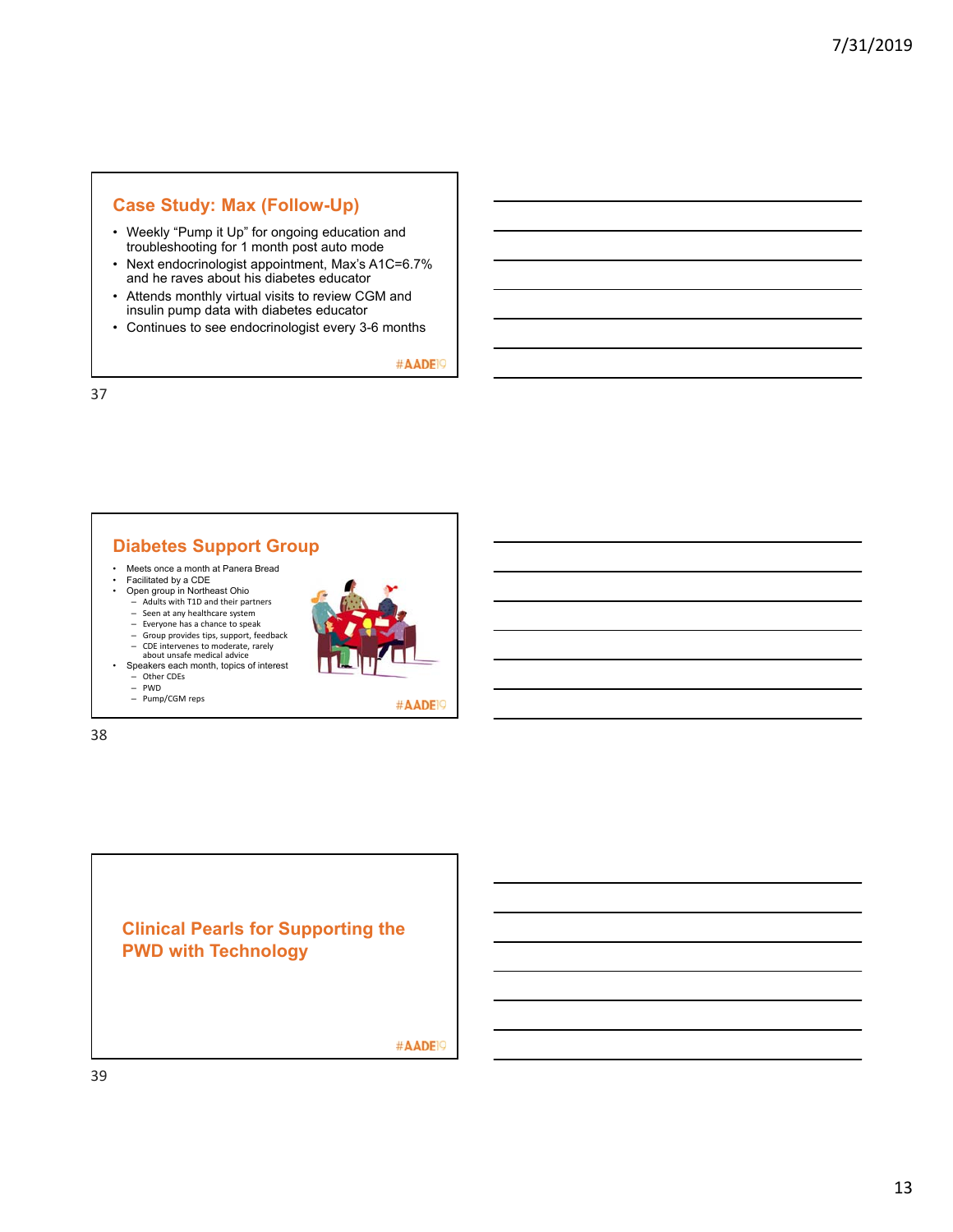| Assess PWD's Self-Management Knowledge                                         |  |
|--------------------------------------------------------------------------------|--|
| <b>BG</b> checking and targets                                                 |  |
| Logging (BG, food, insulin, activity level)                                    |  |
| Hypoglycemia detection & treatment<br>$\sim$                                   |  |
| Sick day management<br>$\sim$                                                  |  |
| DKA prevention<br>$\sim$                                                       |  |
| Carbohydrate counting skills<br>-                                              |  |
| <b>Provide Education</b>                                                       |  |
| Self-management (areas needed)                                                 |  |
| Insulin pump: operation, infusion sets, maintenance, troubleshooting<br>$\sim$ |  |
| Calculate basal insulin rates, ICR, ISF<br>. .                                 |  |
| What to bring to training<br>. .                                               |  |
| What to expect for training and follow-up process                              |  |
| Ordering supplies<br>-                                                         |  |
| <b>Assess Emotional Readiness</b>                                              |  |
| Is starting a pump or CGM too overwhelming?                                    |  |
| Will one be able to problem solve independently?<br>-                          |  |
| What psychosocial support is needed before starting?<br>$\sim$                 |  |

# **Additional Considerations**

- Dexterity
- Visual acuity
- Lifestyle
- Insurance coverage and/or financial costs
- Attachment to a medical device
- Technology savvy\*
- Willingness to change routines

#AADE<sup>19</sup>

41

### **Provider Referral**

- Provider education
	- Technology buy in
- Selling services
	- Promote DSME services to assist with technology onboarding and vice versa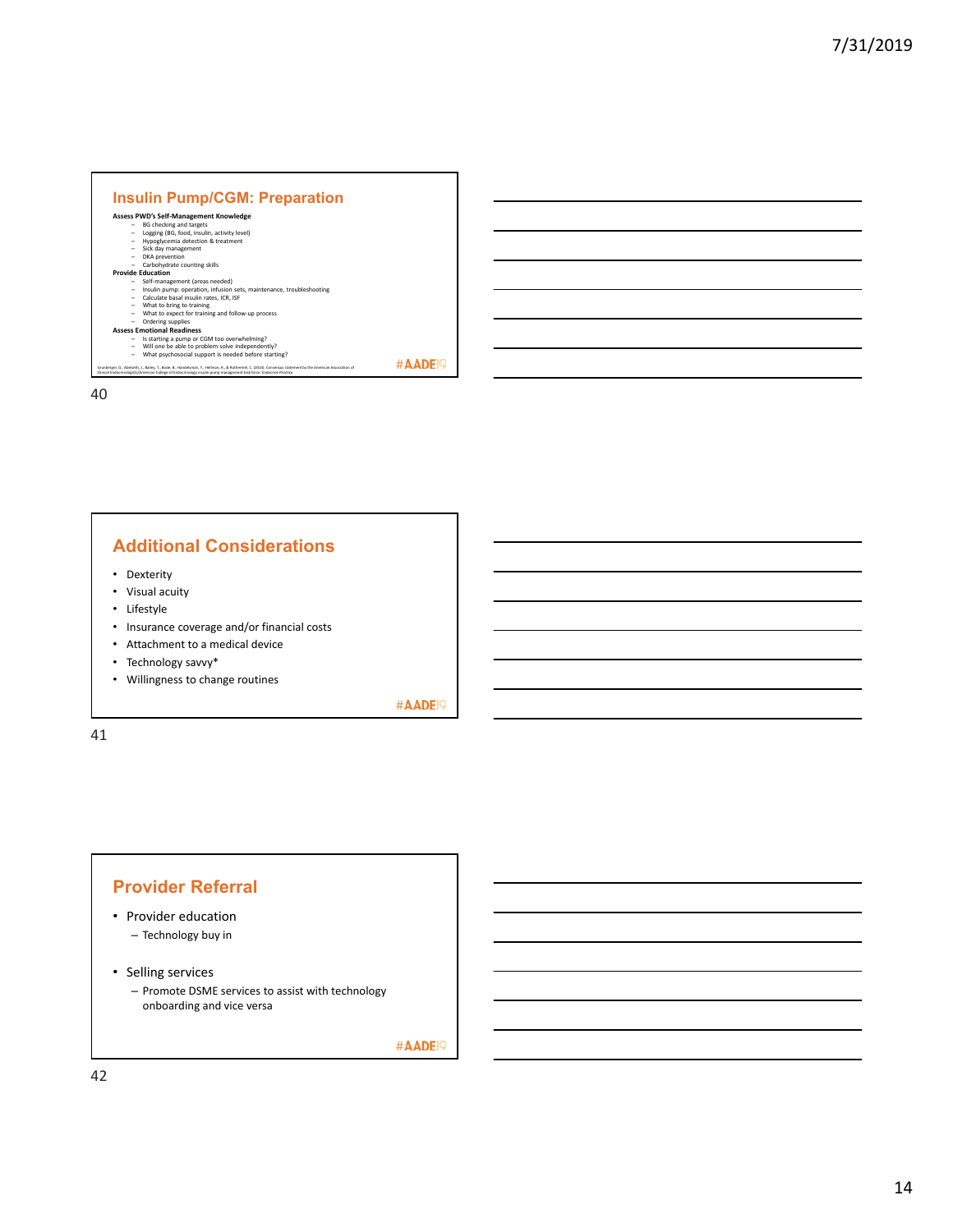



43



# **Informed Decision**

- Pre‐pump/CGM class or individual visit with educator
- Reference product websites, literature, or reputable third party sites for additional product info
- Remove personal biases as much as possible, but attempt to share clinical insight with each available product
- Utilize product representatives as additional resource
- **Failure is an option…but intervene with serious safety concerns**
	- respect a person's autonomy… even when your mind is screaming DON'T CHOOSE THAT!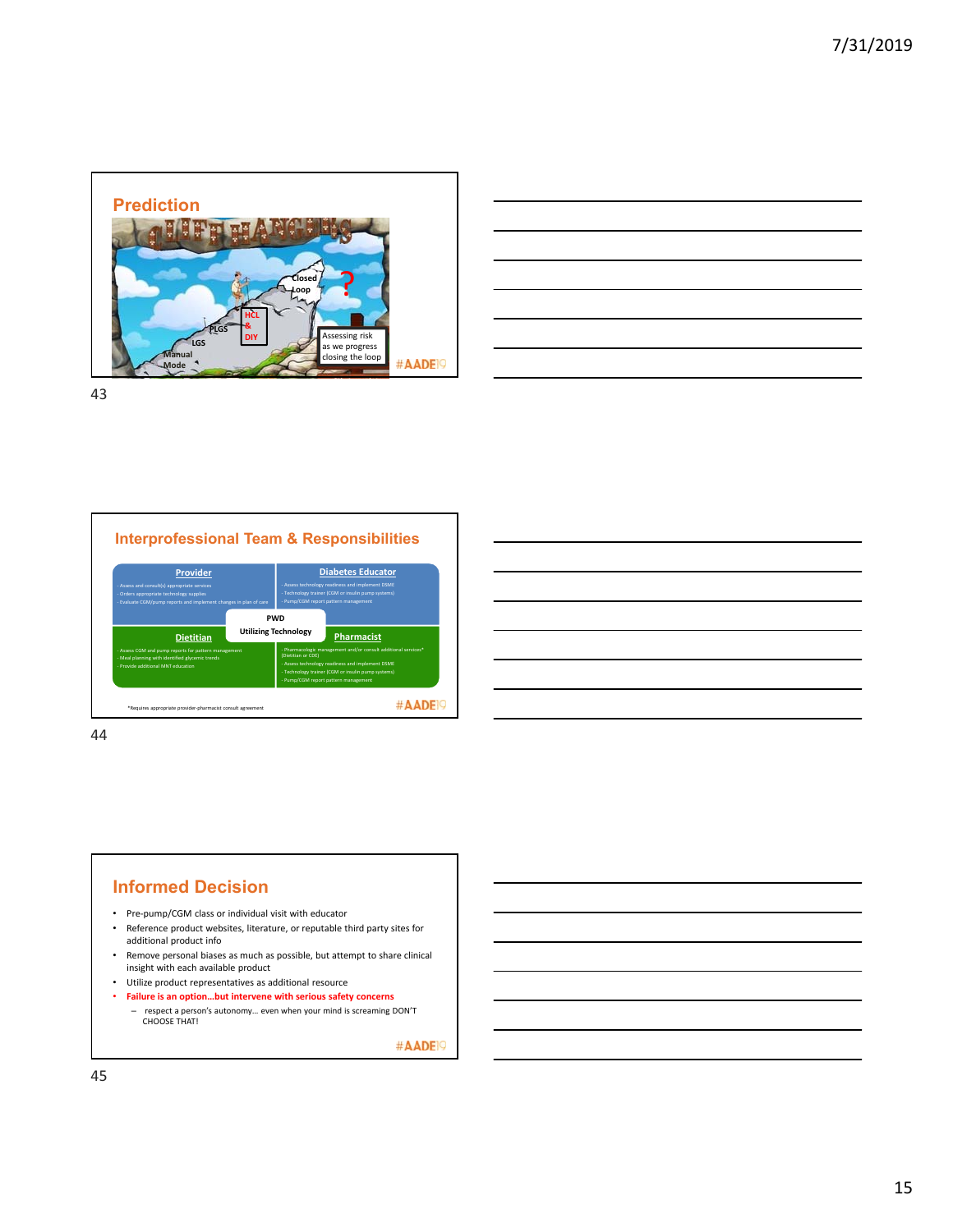

# **Case #1: Quality of Life**

- 50 y/o male, T1DM 19+ yrs, pancreas transplant 2007-rejected
- New to pump therapy for 7 months –previously MDI
- Per provider note:
	- "Has issues linking CGM Medtronic to his 670-G insulin<br>Pump: he does not know how to use his pump ( It beeps all<br>the time) , + knowledge deficit, batteries lasting only 3<br>days due to beeping all the time. + alarm fatigue

#AADE<sup>19</sup>



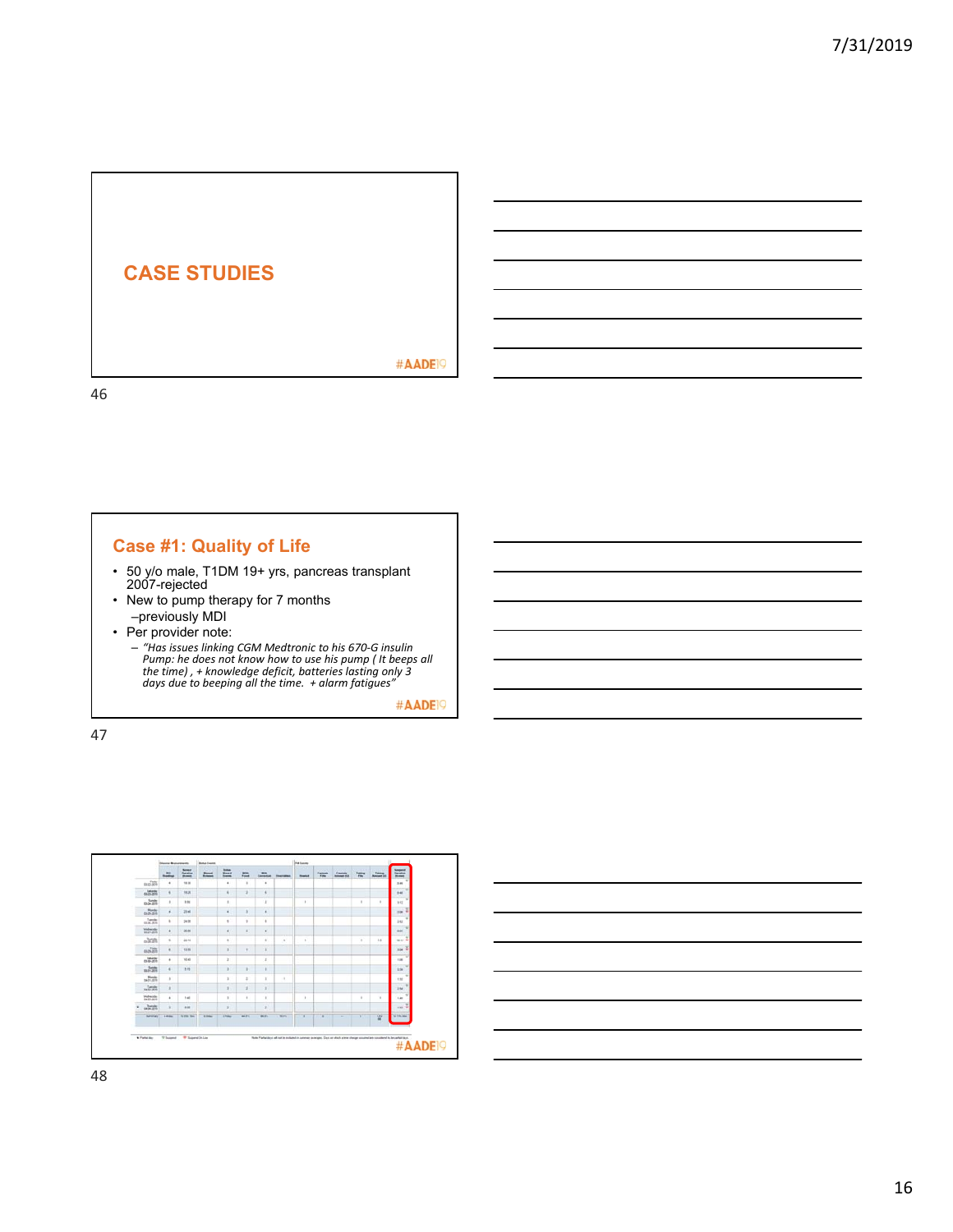



| <b>Utilities</b>       |                 |                    |
|------------------------|-----------------|--------------------|
| <b>Block Mode</b>      | Off             |                    |
| <b>Time Format</b>     | 12 Hr           |                    |
| Brightness Auto        |                 |                    |
| Backlight Timeout 60 s |                 |                    |
| <b>Remote Bolus</b>    | On              |                    |
| <b>Audio Options</b>   | Audio & Vibrate |                    |
| <b>Alarm Volume</b>    | 5               |                    |
| <b>Auto Suspend</b>    | 2:00            |                    |
|                        |                 |                    |
|                        |                 |                    |
|                        |                 |                    |
|                        |                 |                    |
|                        |                 | #AADE <sup>o</sup> |

50

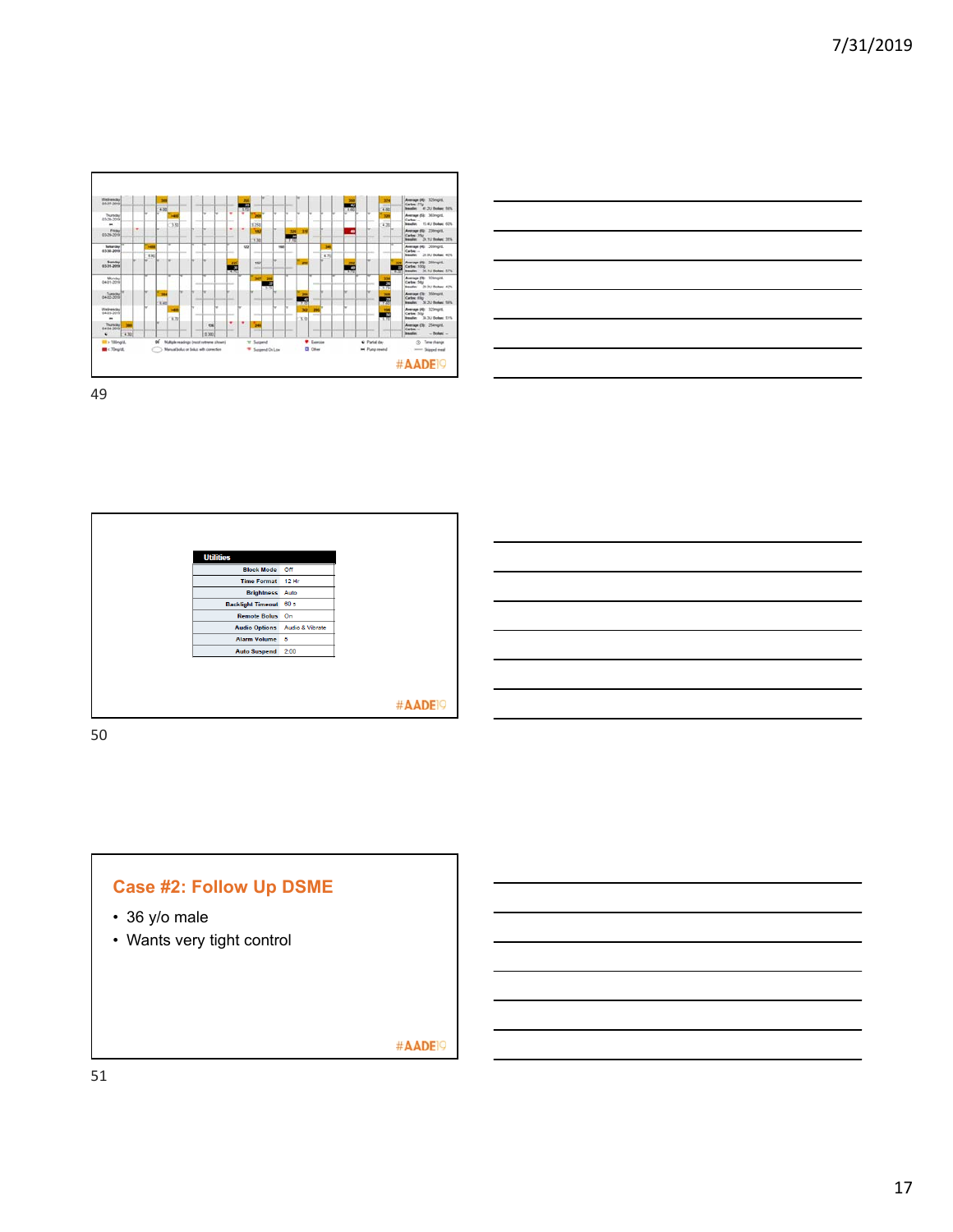



 $\Gamma$ 

| $^{46}$<br><b>Basico</b>           | <b>barner</b><br><b><i><u>But allows</u></i></b><br><b>Burnet</b> | 200          |             | 皿               | $\sim$<br><b>Canadian</b> | <b><i><u>Theodore</u></i></b> | <b>Readed</b> | Elements<br>$F_{\text{max}}$ | $rac{1}{2}$ | <b>Teles</b>  |            | baged.<br><b>PLANNE</b>               |
|------------------------------------|-------------------------------------------------------------------|--------------|-------------|-----------------|---------------------------|-------------------------------|---------------|------------------------------|-------------|---------------|------------|---------------------------------------|
| $\rightarrow$                      | 3400                                                              | ٠            | ×           | $\mathbf{r}$    | ٠                         |                               |               |                              |             |               |            | 201.7                                 |
| ٠                                  | 23.90                                                             | ٠            | ٠           | Y.              | ٠                         |                               | 4             | ٠                            | $x +$       | $\pi$         | 4.8723     | 216.9                                 |
| $\pm$                              | 1940                                                              | ٠            | ٠           | $\mathbf{A}$    | ٠                         |                               |               |                              |             |               |            | $447$ $#$                             |
| $\alpha$                           | 24.06                                                             | ٠            | $\epsilon$  | ×               | $\mathbf{r}$              | ¥                             |               |                              |             |               |            | 301 7                                 |
| ٠                                  | 2336                                                              |              | ٠           | $\pm$           | $\ddot{\phantom{1}}$      | ×                             | $\mathcal{C}$ | $\mathbb{R}^+$               | 12.2        | $\mathcal{I}$ | 18912      | ٠<br>'on                              |
| $\sim$                             | 23.62                                                             | ×            | $\kappa$    | ÷.              | ×                         | $\mathbf{x}$                  |               |                              |             |               |            | 102                                   |
| $1\%$                              | 34.02                                                             |              | ×           | $\,$            | $\approx$                 |                               | ٠             |                              | 11          | $\,$          | <b>LMB</b> | <b>Did #</b>                          |
| $\mathbf{u}$                       | 2340                                                              |              | $\bullet$   | $\blacksquare$  | ٠                         |                               |               |                              |             |               |            | $441 - 7$<br><b>COST</b>              |
| $\frac{1}{2}$                      | 25.88                                                             |              | ٠           | ٠               | ٠                         |                               |               |                              |             |               |            |                                       |
| $\pm$                              | m, m                                                              |              | ٠           | ٠               | ٠                         | ×                             | $\pm$         | ٠                            | $+1$        | $\mathcal{L}$ | 1288       | ×<br>127                              |
| $\mathbb{I}^{\sigma}_{\mathbf{z}}$ | 34.02                                                             | $\mathbb{R}$ | ٠           | $\,$            | ٠                         | $\tau$                        |               |                              |             |               |            | $527 - 8$                             |
|                                    | 25.95                                                             |              | ×           | ٠               | ×                         |                               |               |                              |             |               |            | 125.7                                 |
| $\mathbf{u}$                       | 2112                                                              |              | ٠           | $\tau$          | ٠                         |                               | ×             | ٠                            | 83          | ٠             | 13718      | $127 - 9$                             |
| x                                  | vans.                                                             |              | ٠           |                 | a                         |                               |               |                              |             |               |            | $00k$ W                               |
| <b>Hillage</b>                     | <b>Unified</b>                                                    | the          | <b>Film</b> | W <sub>79</sub> | <b>KEY</b>                | Tex.                          |               |                              | 燮           | ٠             | 23.44      | Den Ulm                               |
|                                    |                                                                   |              |             | 薑               |                           |                               |               |                              |             |               |            | $\frac{7.4 \times 10}{4 \times 1000}$ |





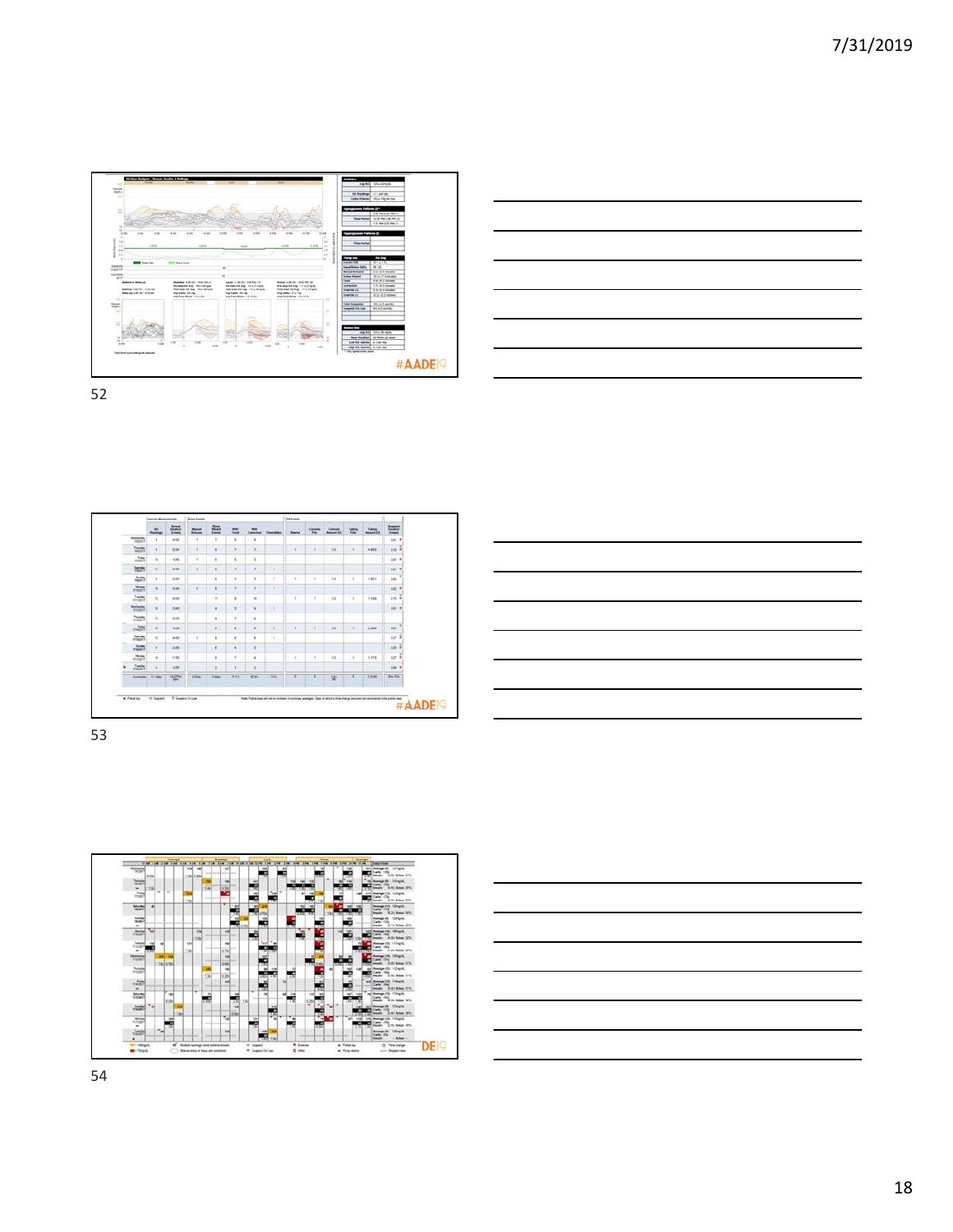





56

#### **Case 3#: Advocate**

- 49 y/o female, LADA at age 24
- Add'n Hx: CKD stage 2, severe peripheral neuropathy, obesity, HTN, & anxiety
- Transition from Libre/Minimed Revel to 670G
- Labile glucose control and frequent hypoglycemia
- UHC insurance, lives alone, sedentary but high stress job, only family in area is mother ~1.5 hrs. away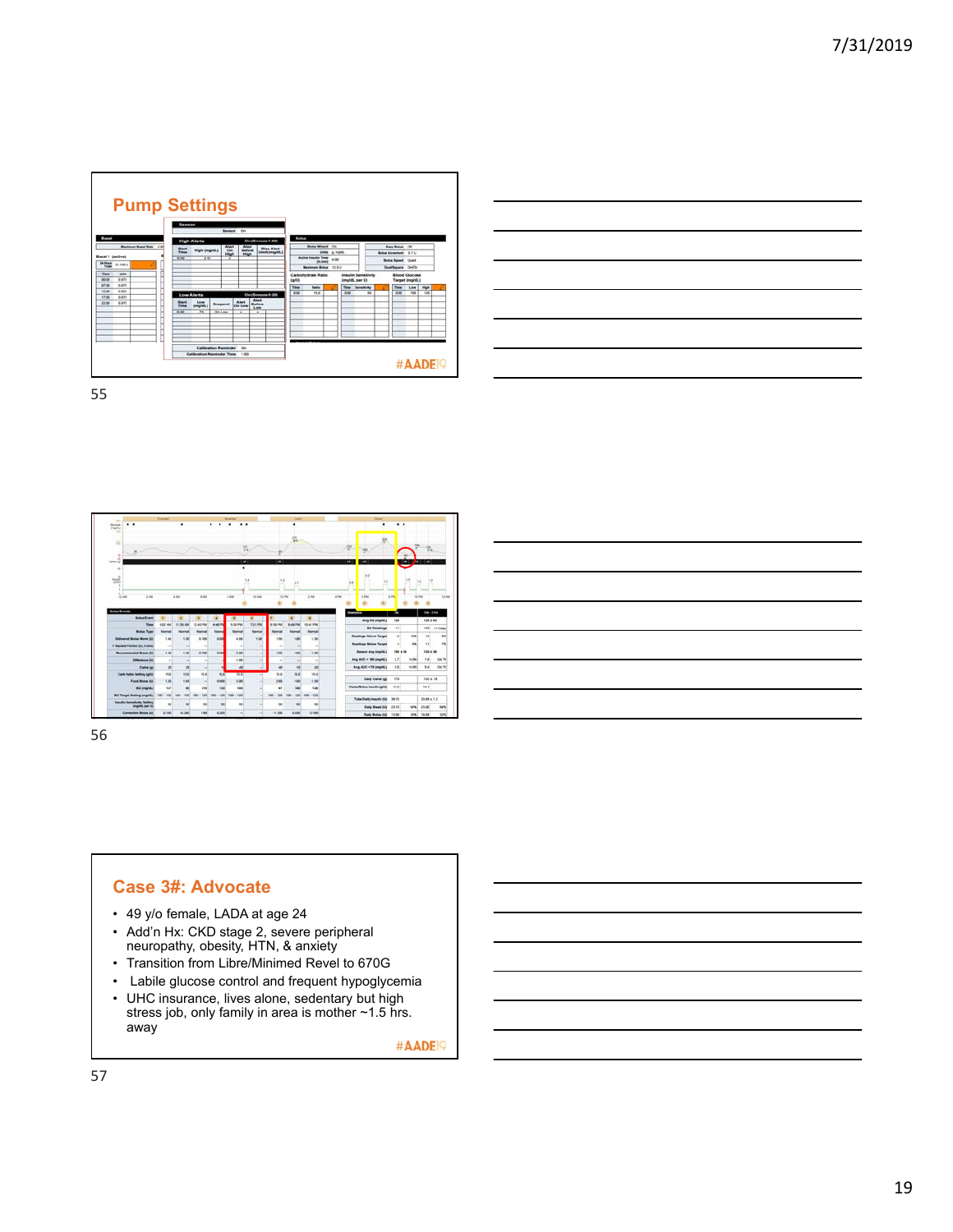







#### **Summary**

- There are many ways to do sub-optimal insulin pump and CGM training.
- A successful program includes innovative education, peer support, and close follow-up.
- Practical pearls include setting realistic expectations, having good team communication, and always having a back-up plan.